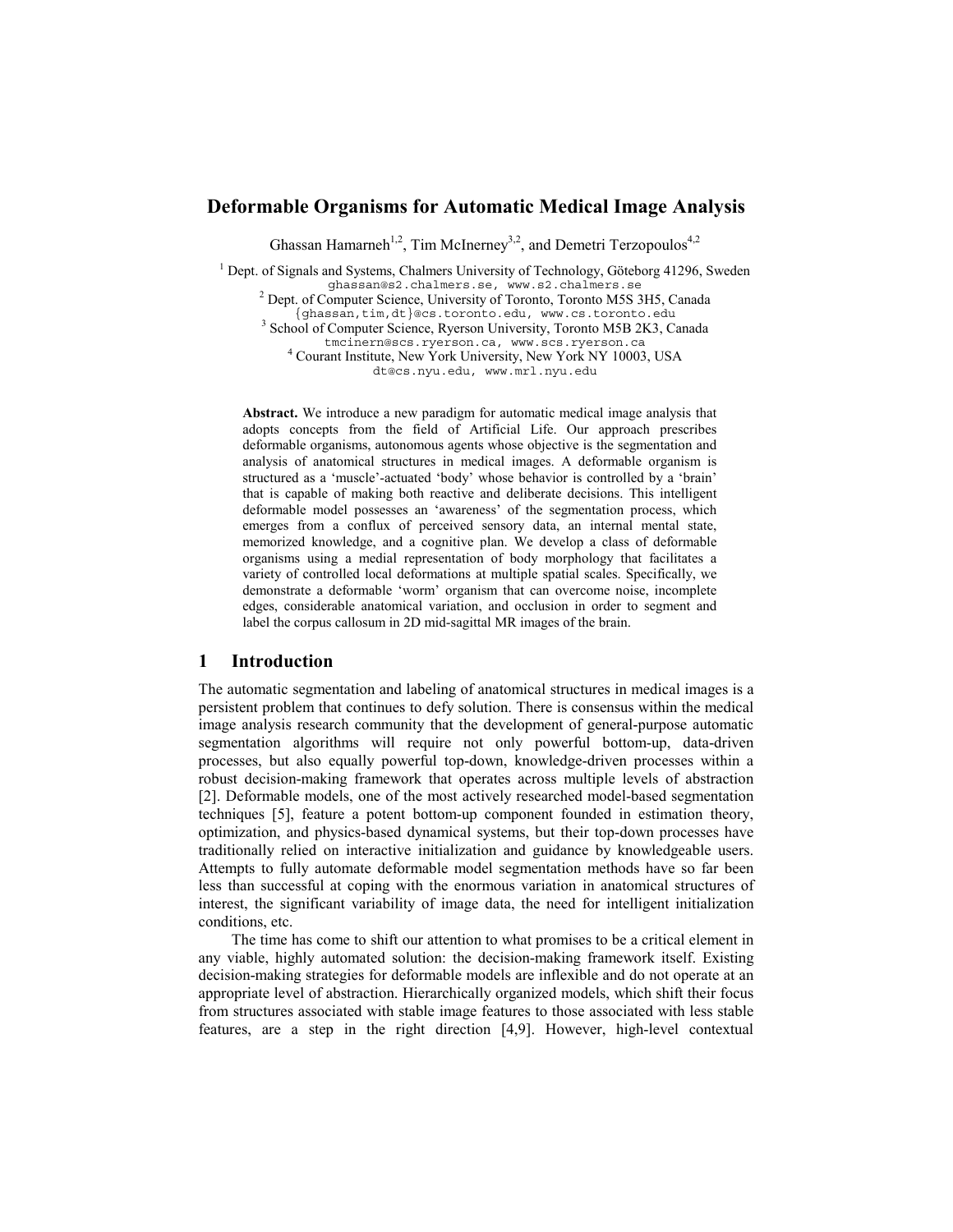knowledge remains largely ineffective because it is intertwined much too tightly with the low-level optimization-based mechanisms. It is difficult to obtain intelligent, global (i.e., over the whole image) model behavior throughout the segmentation process from such mechanisms. In essence, current deformable models have no explicit awareness of where they (or their parts) are in the image or what their objectives are at any time during the optimization process.

 It is our contention that we must revisit ideas for incorporating knowledge that were explored in earlier systems (e.g.,  $[14]$ ), and develop new algorithms that focus on top-down reasoning strategies which may best leverage the powerful bottom-up feature detection and integration abilities of deformable models and other modern model-based medical image analysis techniques. We further contend that a layered architecture is appropriate, where the high-level reasoning layer has knowledge about and control over the low-level model (or models) at all times. The reasoning layer should apply an active, explicit search strategy that first looks for the most stable image features before proceeding to less stable image features, and so on. It should utilize contextual knowledge to resolve regions where there is a deficiency of image feature information.

 To achieve these goals, we introduce a new paradigm for automatic medical image analysis that adopts concepts from the emerging field of Artificial Life. In particular, we develop *deformable organisms*, autonomous agents whose objective is the segmentation and analysis of anatomical structures in medical images. A deformable organism is structured as a 'muscle'-actuated 'body' whose behavior is controlled by a 'brain' that is capable of making both reactive and deliberate decisions. This intelligent deformable model possesses a non-trivial 'awareness' of the segmentation process, which emerges from a conflux of perceived sensory data, an internal mental state, memorized knowledge, and a cognitive plan. By constructing deformable organisms in a layered fashion, we are able to separate the knowledge-driven model-fitting control functionality from the data-driven, local image feature integration functionality, exploiting both for maximal effectiveness.

#### **1.1 Artificial Life Modeling**

The Artificial Life (ALife) modeling approach has been applied successfully to produce realistic computer graphics models of plants and animals [13]. Artificial animals are relevant to deformable organisms. Autonomous agents known as "artificial fishes" [12] serve to illustrate the key functional components of artificial animals: bodies that comprise muscle actuators, sensory organs (eyes, etc.) and, most importantly, brains consisting of motor, perception, behavior, learning and cognition centers. Controllers in the motor center coordinate muscle actions to carry out specific motor functions, such as locomotion and sensor actuation. The perception center employs attention mechanisms to interpret sensory information about the dynamic environment. The behavior center realizes an adaptive sensorimotor system through a repertoire of behavior routines that couple perception to action in meaningful ways. The learning center in the brain enables the artificial animal to learn motor control and behavior through practice and sensory reinforcement. The cognition center enables it to think.

 To manage their complexity, artificial animal models are best organized hierarchically, such that each successive modeling layer augments the more primitive functionalities of lower layers. At the base of the modeling hierarchy (see Fig 1a), a geometric modeling layer represents the morphology and appearance of the animal. Next, a physical modeling layer incorporates biomechanical principles to constrain the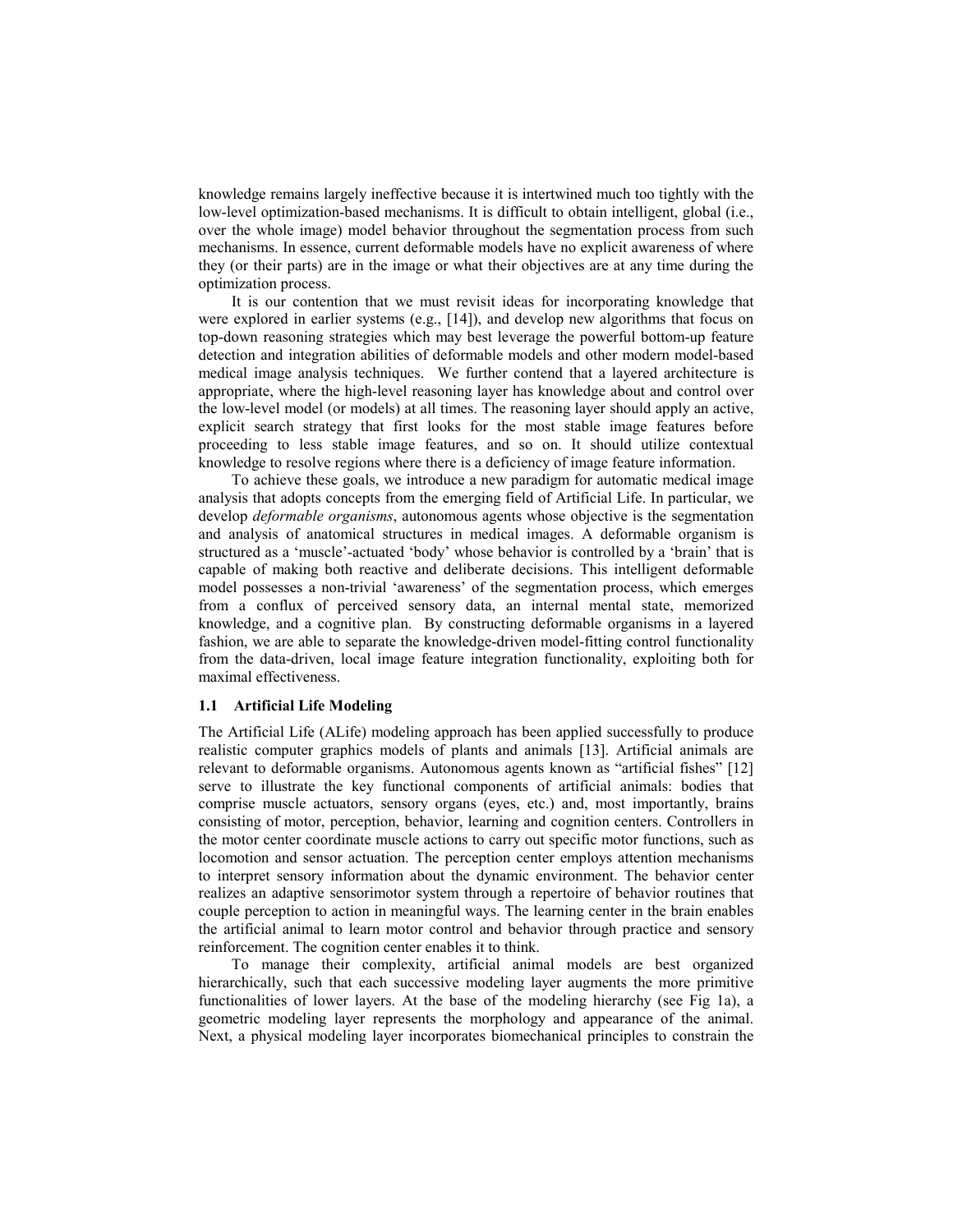

Fig. 1. (a) The ALife modeling pyramid (adapted from [12]). (b) A deformable organism: The brain issues 'muscle' actuation and perceptual attention commands. The organism deforms and senses image features, whose characteristics are conveyed to its brain. The brain makes decisions based on sensory input, memorized information and prior knowledge, and a pre-stored plan, which may involve interaction with other organisms.

geometry and simulate biological tissues. Further up the hierarchy is a motor control layer that motivates internal muscle actuators in order to synthesize lifelike locomotion. Behavioral and perceptual modeling layers cooperate to support a reactive behavioral repertoire. At the apex of the modeling pyramid is a cognitive modeling layer, which simulates the deliberative behavior of higher animals, governs what an animal knows about itself and its world, how that knowledge is acquired and represented, and how automated reasoning and planning processes can exploit knowledge to achieve highlevel goals.

#### **1.2 An Artificial Life Modeling Paradigm for Medical Image Analysis**

Viewed in the context of the artificial life modeling hierarchy (Fig. 1a), current *automatic* deformable model-based approaches to medical image analysis include geometric and physical modeling layers only (in interactive deformable models, such as snakes, the human operator is relied upon to provide suitable behavioral level and cognitive level support). At the physical level, deformable models interpret image data by simulating dynamics or minimizing energy terms, but the models themselves do not monitor or control this optimization process except in a most primitive way. At the geometric level, aside from a few notable exceptions [11], deformable models are not generally designed with intuitive, multi-scale, multi-location deformation 'handles'. Their inability to perform global deformations, such as bending, and other global motions such as sliding and backing up makes it difficult to develop reasoning or planning strategies for these models at the correct level of abstraction [5].

 In more sophisticated deformable models, prior information is used to constrain shape and appearance, as well as the statistical variation of these quantities [1,10]; however, these models have no explicit awareness of where they are and, consequently, the effectiveness of these constraints is dependent upon model starting conditions. The lack of awareness also prevents the models from knowing when to trust the image feature information and ignore the constraint information and vice versa. The constraint information is therefore applied arbitrarily. Furthermore, because there is no active, explicit search for stable image features, the models are prone to latching onto incorrect features [1] simply due to their proximity and local decision-making. Once this latching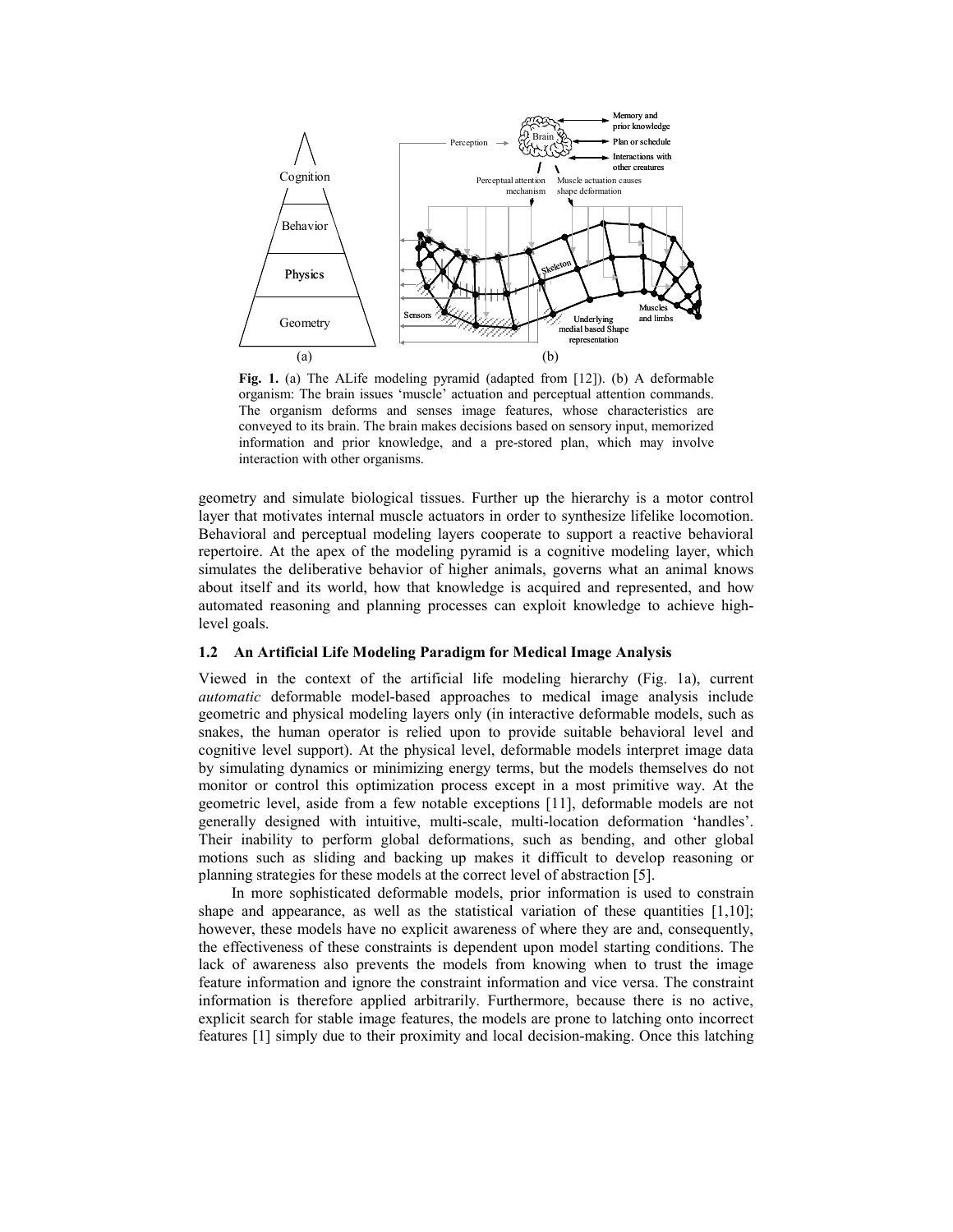occurs, the lack of control of the fitting procedure prevents the model from correcting the misstep. The result is that the local decisions that are made do not add up to intelligent global behavior.

 To overcome the aforementioned deficiencies while retaining the core strengths of the deformable model approach, we add high-level controller layers (a 'brain') on top of the geometric and physical (or deformation) layers to produce an autonomous deformable organism (Fig. 1b). The intelligent activation of these lower layers allows the organism to control the fitting/optimization procedure. The layered architecture approach allows the deformable organism to make deformation decisions at the correct level of abstraction.

 The perception system of the deformable organism comprises a set of sensors that provide information. Any type of sensors can be incorporated, from edge strength and edge direction detectors to snake 'feelers'. Sensors can be focused or trained for specific image features and image feature variation in a task-specific way; hence, the organism can disregard sensory information superfluous to its current behavioral needs.

 Explicit feature search requires powerful, flexible and intuitive model deformation control. We achieve this with a set of 'motor' (i.e. deformation) controllers, which are parameterized procedures dedicated to carrying out a complex deformation function, such as successively bending a portion of the organism over some range of angles or stretching part of the organism forward some distance.

 The organism is 'self-aware' (i.e. knows where it and its parts are and what it is seeking) and therefore it effectively utilizes global contextual knowledge. The organism begins by searching for the most stable anatomical features in the image before proceeding to less stable features. Once stable features are found and labeled, the organism uses neighboring information and prior knowledge to determine the object boundary in regions known to provide little or no feature information.

 Because the organism carries out active, explicit searches for object features, it is not satisfied with the nearest matching feature but looks further within a region to find the best match, thus avoiding local minimum solutions. Furthermore, by carrying out explicit searches for features we ensure correct correspondence between the model and the data. If a feature cannot be found, the organism flags the situation. Subsequently, if multiple plans exist, another plan could potentially be selected and the search for the missing feature postponed until further information is available.

## **2 A Deformable Organism for 2D MR Brain Image Analysis**

To demonstrate the potential of our framework for medical image analysis, we have developed a deformable "worm" organism that can overcome noise, incomplete edges, considerable anatomical variation, and occlusion in order to segment and label the corpus callosum (CC) in 2D mid-sagittal MR images of the brain. We will now describe in detail the layered architecture for this particular deformable organism.

#### **2.1 Geometric Representation**

As its name suggests, the deformable worm organism is based on a medial representation of body morphology [3] that facilitates a variety of controlled local deformations at multiple spatial scales. In this shape representation scheme, the CC anatomical structure is described with four shape profiles derived from the primary medial axis of the CC boundary contour. The medial profiles describe the geometry of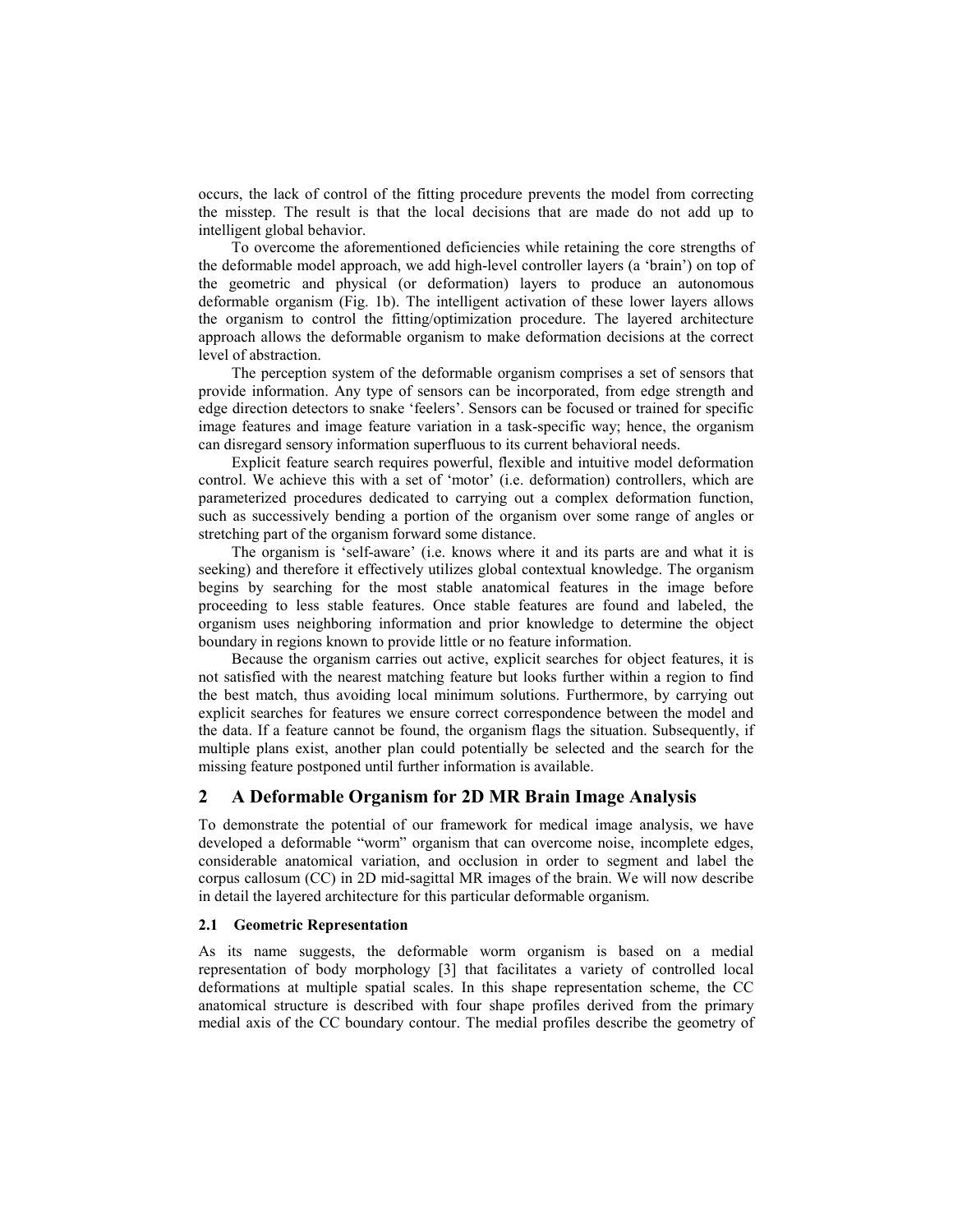the structure in a natural way and provide general, intuitive, and independent shape measures. These profiles are: a length profile  $L(m)$ , an orientation profile  $O(m)$ , a left (with respect to the medial axis) thickness profile  $T^l$  (*m*), and a right thickness profile  $T^r$  *(m)* where  $m = 1, 2, ..., N$  and *N* is the number of medial nodes. The length profile represents the distances between consecutive pairs of medial nodes, and the orientation profile represents the angles of the edges connecting the pairs of nodes. The thickness profiles represent the distances between medial nodes and their corresponding boundary points (Fig. 2, Fig.  $3$ )<sup>1</sup>.



**Fig. 2.** (a) CC anatomical feature labels overlaying a reconstruction of the CC using the medial shape profiles shown in Fig. 3. (b) Diagram of shape representation.

**Fig. 3.** Example medial shape profiles: (a) length, (b) orientation, (c) left and (d) right thickness profiles.

#### **2.2 Motor System**

 $\overline{a}$ 

**Shape Deformation Actuators.** In addition to affine transformation abilities (translate, rotate, scale), we control organism deformation by defining deformation actuators in terms of the medial shape profiles (Fig. 4). Controlled stretch (or compress), bend, and bulge (or squash) deformations are implemented as deformation operators acting on the length, orientation, or thickness profiles, respectively. Furthermore, by utilizing a hierarchical (multiscale) and regional principal component analysis to capture the shape variation statistics in a training set [3], we can keep the deformations consistent with prior knowledge of possible shape variations. Whereas general, statistically-derived shape models produce global shape variation modes only  $[1,10]$ , we are able to produce spatially-localized feasible deformations at desired scales, thus supporting our goal of intelligent deformation planning.

 Several operators of varying types, amplitudes, scales, and locations can be applied to any of the length, orientation, and thickness shape profiles (Fig. 5a-d). Similarly, multiple statistical shape variation modes can be activated, with each mode acting at a specified amplitude, location and scale of the shape profiles (Fig. 5e-h). In general, operator- and statistics-based deformations can be combined (Fig. 5i) and expressed as

$$
p_d = \overline{p}_d + \sum_l \sum_s \left( M_{dls} w_{dls} + \sum_t \alpha_{dlst} k_{dlst} \right) \tag{1}
$$

<sup>1</sup> Currently we construct medial profiles only from the primary medial axis and have not considered secondary axes. This may prevent the CC worm organism from accurately representing highly asymmetrical (with respect to the primary axis) parts of some corpora callosa. We also realize that our medial shape representation needs improvement near the end caps. We are currently exploring these issues, as well as issues related to the extension of our model to 3D, and we intend to make full use of the considerable body of work of Pizer *et al* [6,7,8] on these topics.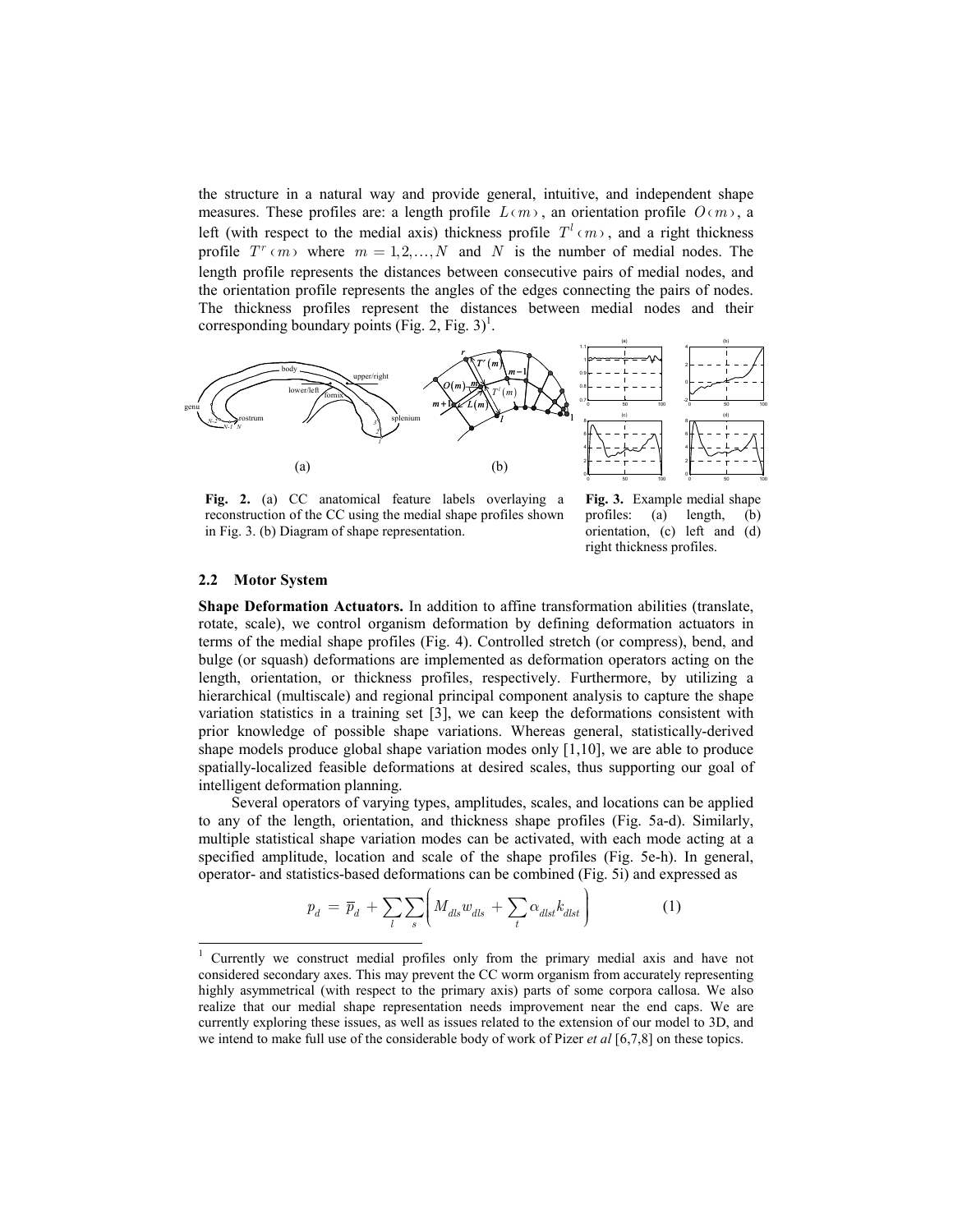where  $p$  is a shape profile,  $d$  is a deformation type (stretch, bend, left/right bulge), i.e.  $p_d(m): \{L(m), O(m), T^l(m), T^r(m)\}, \ \overline{p}$  is the average shape profile, *k* is an operator profile (with unity amplitude), *l* and *s* are the location and scale of the deformation, t is the operator type (e.g. Gaussian, triangular, flat, bell, or cusp),  $\alpha$  is the operator amplitude, the columns of *M* are the variation modes for a specific  $d$ ,  $l$ , and *s* , and *w* contains variation mode weights. Details can be found in [3].



**Fig. 4.** Introducing a bulge on the upper boundary of the CC by applying a deform-ation operator on the upper thickness profile,  $T^r$   $(m)$ . (a)  $T^r$   $(m)$ before and (c) after applying the operator. (b) The reconstructed shape before and (d) after the operator.

**Fig. 5.** Examples of controlled deformations: (a)-(c) Operatorbased bulge deformation at varying locations/amplitudes/scales. (d) Operator-based stretching with varying amplitudes over entire CC. (e)-(g) Statistics-based bending of left end, right end, and left half of CC. (h) Statistics-based bulge of the left and right thickness over entire CC. (i) From left to right: (1) mean shape, (2) statistics-based bending of left half, followed by (3) locally increasing lower thickness using operator, followed by (4) applying operator-based stretch and (5) adding operator based bend to right side of CC.

**Deformation (Motor) Controllers.** The organism's low-level motor actuators are controlled by motor controllers. These parameterized procedures carry out complex deformation functions such as sweeping over a range of rigid transformation parameters, sweeping over a range of stretch/bend/thickness amplitudes at a certain location and scale, bending at increasing scales, moving a bulge on the boundary etc. Other high-level deformation capabilities include, for example, smoothing the medial/left/right boundaries, interpolating a missing part of the thickness profile, moving the medial axis to a position midway between the left and right boundaries, and re-sampling the model by including more medial and boundary nodes.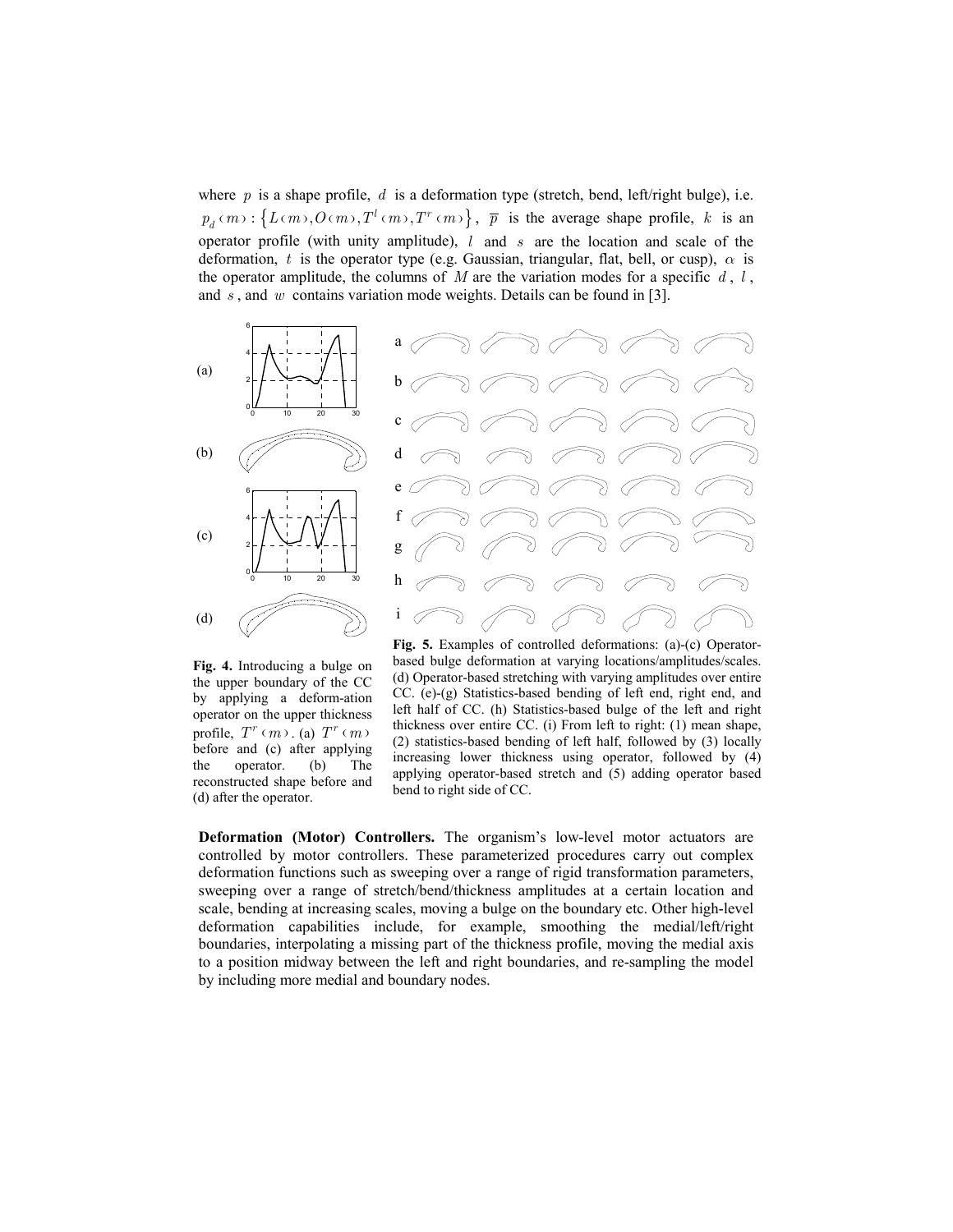## **2.3 Perception System**

Different parts of the organism are dynamically assigned sensing capabilities and thus act as sensory organs (SOs) or receptors. The locations of the SOs are typically confined to the organism's body (on-board SOs) such as at its medial or boundary nodes, at curves or segments connecting different nodes. In our implementation, the SOs are made sensitive to different stimuli such as image intensity, image gradient magnitude and direction, a non-linearly diffused version of the image, an edge detected (using Canny's edge detector) image, or even the result of a Hough transform. In general, a wide variety of image processing/analysis techniques can be applied to the original image.

#### **2.4 Behavioral/Cognitive System**

The organism's cognitive center combines sensory information, memorized information, and instructions from a pre-stored segmentation plan to carry out active, explicit searches for object features by activating 'behavior' routines. Behavior routines are designed based on available organism motor skills, perception capabilities, and available anatomical landmarks. For example, the routines implemented for the CC worm organism include: find-top-of-head, find-upper-boundary-of-CC, find-genu, findrostrum, find-splenium, latch-to-upper-boundary, latch-to-lower-boundary, find-fornix, thicken-right-side, thicken-left-side, back-up. The behavior routines subsequently activate the deformation controllers to complete a stage in the plan and bring the organism closer to its intention of object segmentation.

 The segmentation plan provides a means for human experts to incorporate global contextual knowledge. It contains instructions on how best to achieve a correct segmentation by optimally prioritizing behaviors. If we know, for example, that the corner-shaped rostrum of the CC is always very clearly defined in an MRI image, then the find-rostrum behavior should be given a very high priority. Adhering to the segmentation plan and defining it at a behavioral level affords the organism with an awareness of the segmentation process. This enables it to make effective use of prior shape knowledge  $-$  it is applied only in anatomical regions of the target object where there is a high level of noise or known gaps in the object boundary edges, etc. In the next section we describe the segmentation plan for the CC organism to illustrate this ability to harness global contextual knowledge.

## **3 Results**

When a CC deformable worm organism is released into a 2D sagittal MRI brain image, it engages in different 'behaviors' as it progresses towards its goal. Since the upper boundary (Fig. 2a) of the CC is very well defined and can be easily located with respect to the top of the head, the cognitive center of the CC organism activates behaviors to first locate the top of the head and then move downwards (through the gray and white matter) in the image space to locate the upper boundary (Fig. 6.1-5). Next, the organism bends to latch to the upper boundary and activates a find-genu routine, causing the CC organism to stretch and grow along this boundary towards the genu (Fig. 6.6-7). Once the genu is located, the find-splenium routine is activated and the organism stretches and grows in the opposite direction (Fig. 6.11). The genu and splenium are easily detected by looking for a sudden change in direction of the upper boundary towards the middle of the head.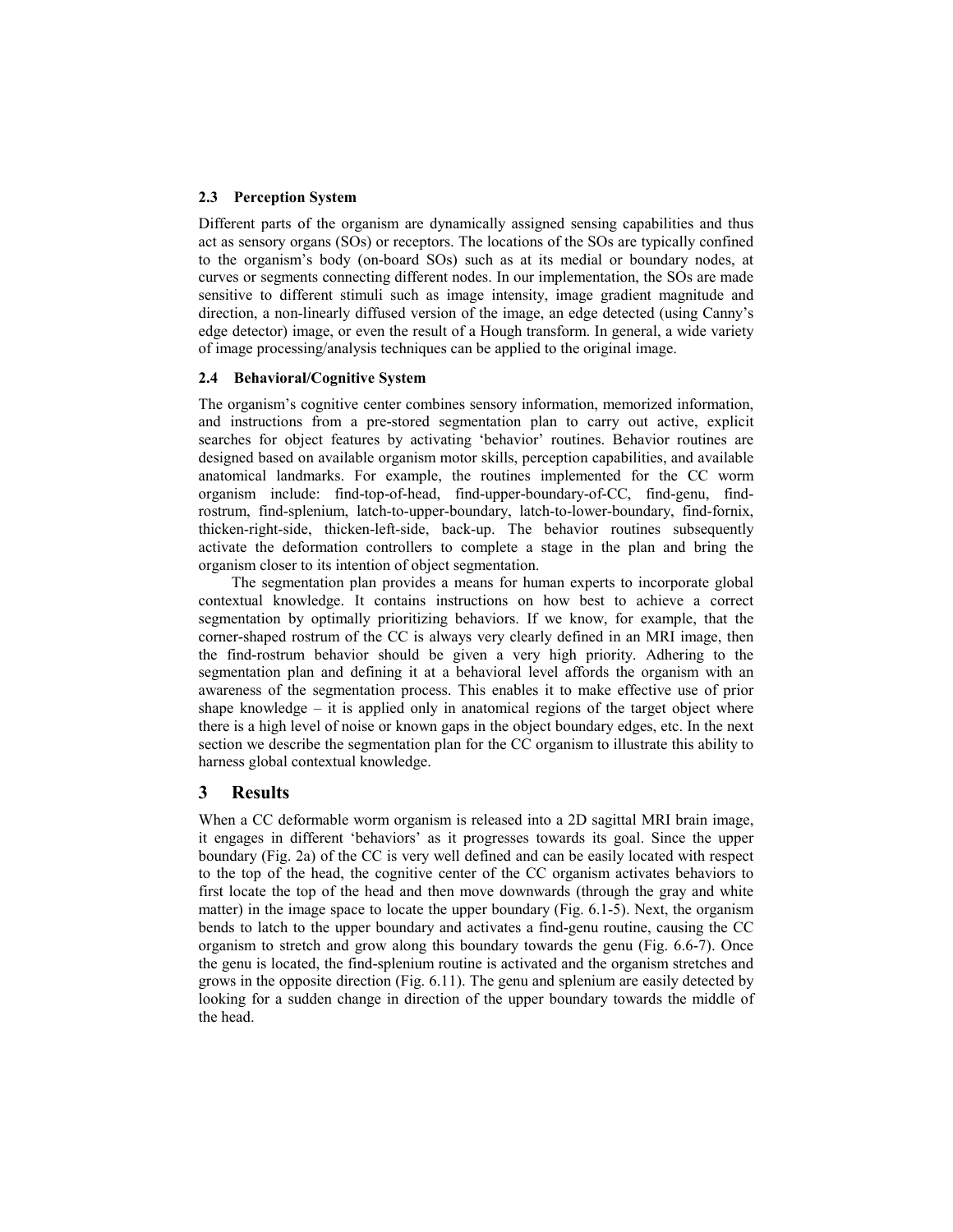Once the genu is found, the organism knows that the lower boundary opposite to the genu is well defined so it backs up and latches to the lower boundary (Fig. 6.8). It then activates the find-rostrum behavior that tracks the lower boundary until it reaches the distinctive rostrum (Fig. 6.8-10). At the splenium end of the CC, the organism backs up and finds the center of a circle that approximates the splenium end cap (Fig. 6.12). The lower boundary is then progressively tracked from the rostrum to the splenium while maintaining parallelism with the organism's medial axis in order to avoid latching to the potentially occluding fornix (Fig. 6.13-14). However, the lower boundary may still dip towards the fornix, so a successive step is performed to locate where, if at all, the fornix occludes the CC, by activating the find-fornix routine (making use of edge strength along the lower boundary, its parallelism to the medial axis, and statistical thickness values). Thus, prior knowledge is applied only when and where required. If the fornix does indeed occlude the CC, any detected dip in the organism's boundary is repaired by interpolating neighboring thickness values. The thickness of the upper boundary is then adjusted to latch on to the corresponding boundary in the image (Fig. 6.15-17). At this point the CC organism has almost reached its goal; however, the medial axis is not in the middle of the CC organism (Fig. 6.18), hence the medial axis is reparameterized by positioning the medial nodes halfway between the boundary nodes (Fig. 6.19-20). Finally the lower and upper boundaries are re-located again to obtain the final segmentation result (Fig. 6.21).

 In addition, Fig. 7 demonstrates the detection and repairing of the fornix. Fig. 8 demonstrates the organism's self-awareness. Fig. 9 shows other segmentation results and several validated examples are also shown in Fig. 10.



**Fig. 6.** Intelligent CC organism progressing through a sequence of behaviors to segment the CC.



**Fig. 7.** (a) Before and (b) after detecting and repairing the fornix dip. (c) The gradient magnitude.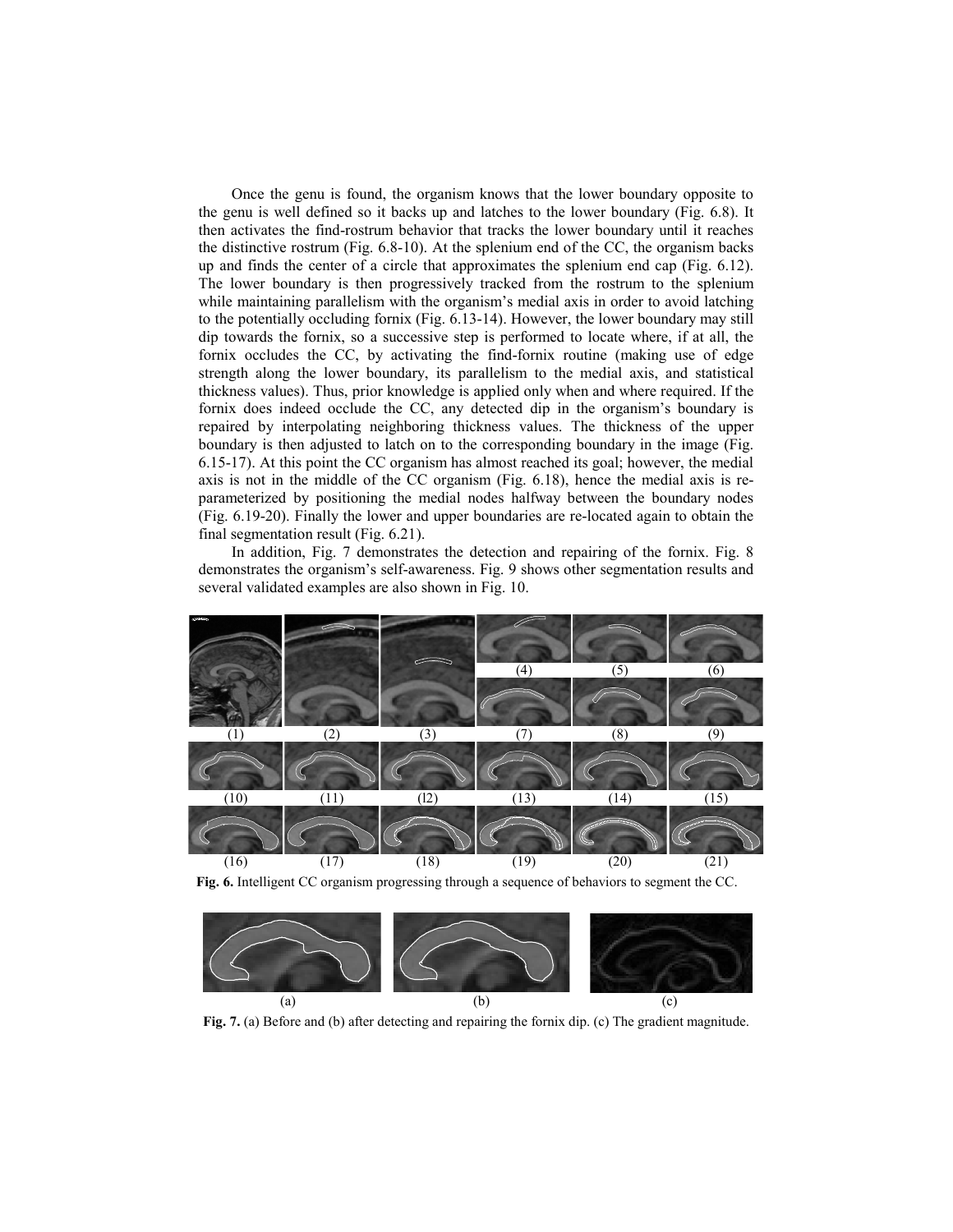



**Fig. 8.** The CC organism's self-awareness makes it capable of identifying landmark parts.

**Fig. 9.** Example segmentation results.



**Fig. 10.** Example segmentation results (top), also shown (in black) over manually segmented (gray) CC (bottom).

## **4 Conclusions**

Robust, automatic medical image analysis requires the incorporation and intelligent utilization of global contextual knowledge. We have introduced a new paradigm for medical image analysis that applies concepts from artificial life modeling to meet this requirement. By architecting a deformable model-based framework in a layered fashion, we are able to separate the 'global' model-fitting control functionality from the local feature integration functionality. This separation allows us to define a model-fitting controller or 'brain' in terms of the high-level anatomical features of an object rather than low-level image features. The layered-architecture approach also provides the brain layer with precise control over the lower-level model deformation layer. The result is an intelligent organism that is continuously aware of the progress of the segmentation, allowing it to effectively apply prior knowledge of the target object. We have demonstrated the potential of this approach by constructing a Corpus Callosum "worm" organism and releasing it into MRI brain images in order to segment and label the CC.

 Several interesting aspects of our approach are currently in consideration for further exploration. These include extending our model to 3D, designing a motion tracking plan and releasing an organism into time-varying image 'environments' (i.e. 4D images), exploring the use of multiple plans and plan selection schemes, and exploring the application of learning algorithms, such as genetic algorithms, to assist human experts in the generation of optimal plans. Another potentially important research direction is the use of multiple organisms that intercommunicate contextual image information (i.e. are 'aware' of one another).

## **Acknowledgements**

GH was funded in part by the Visual Information Technology (VISIT) program, Swedish Foundation for Strategic Research (SSF). Dr. Martha Shenton of the Harvard Medical School generously provided the MRI data.